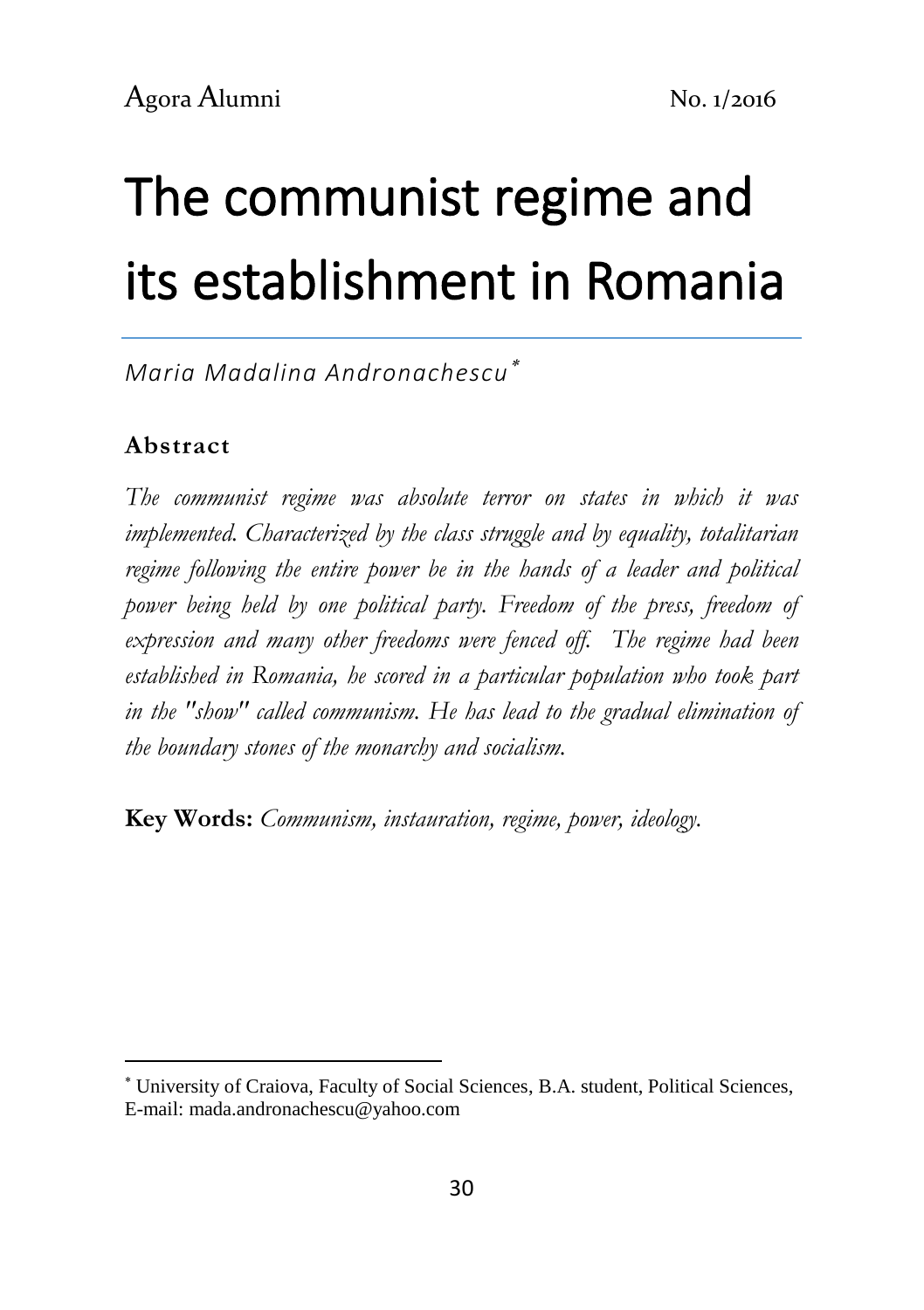The communist regime represents the first totalitarian regime , a black spot of the twentieth century which marked the mankind especially Eastern and Central Europe. It is characterized by an ideology that has its origin in the works of Karl Marx and Friedrich Engels, ideology is based on the principle of class struggle that Lenin and Stalin later developed Marxist theory. Totalitarianism was developed mostly in the interwar period as a new form of social and political organization.

Dan Ivascu and Ion Bodeaauthors, do distinguish between totalitarianism, authoritarianism and military dictatorship regime *"This (totalitarianism) should not be confused with authoritarianism or military dictatorship regime. A dictatorship is based not on ideology, a party, dictatorship be exercised by anyone, who take advantage of a certain situation and get their hands on power. The totalitarian regime enorcestrictly its laws, dictatorship obeys no law except the will of the person in power. "*(Bodea, Ivascu, 2011:316), developing the idea supported by the two authors, totalitarian regime, in this case the communist regime was affirmed by applying its own laws respecting an ideology designed to establish equality and justice, and to achieve the purposes they use manipulation of the masses, subordination of the individual and he cancellation.

So, they took advantage of the circumstances of the Second World War in the context in which humanity was overwhelmed by injustice, hatred and terror in order to get their hands on power and to attract as many followers in the party*" In the infernal context of the Second World War, overwhelming by hatred, injustice, discrimination, selfishness bitterly, corruption and terror, the communist idea shone increasingly stronger as a star in the dark"(*Soulet, 1999:12).The communist regime as other regimes that belong to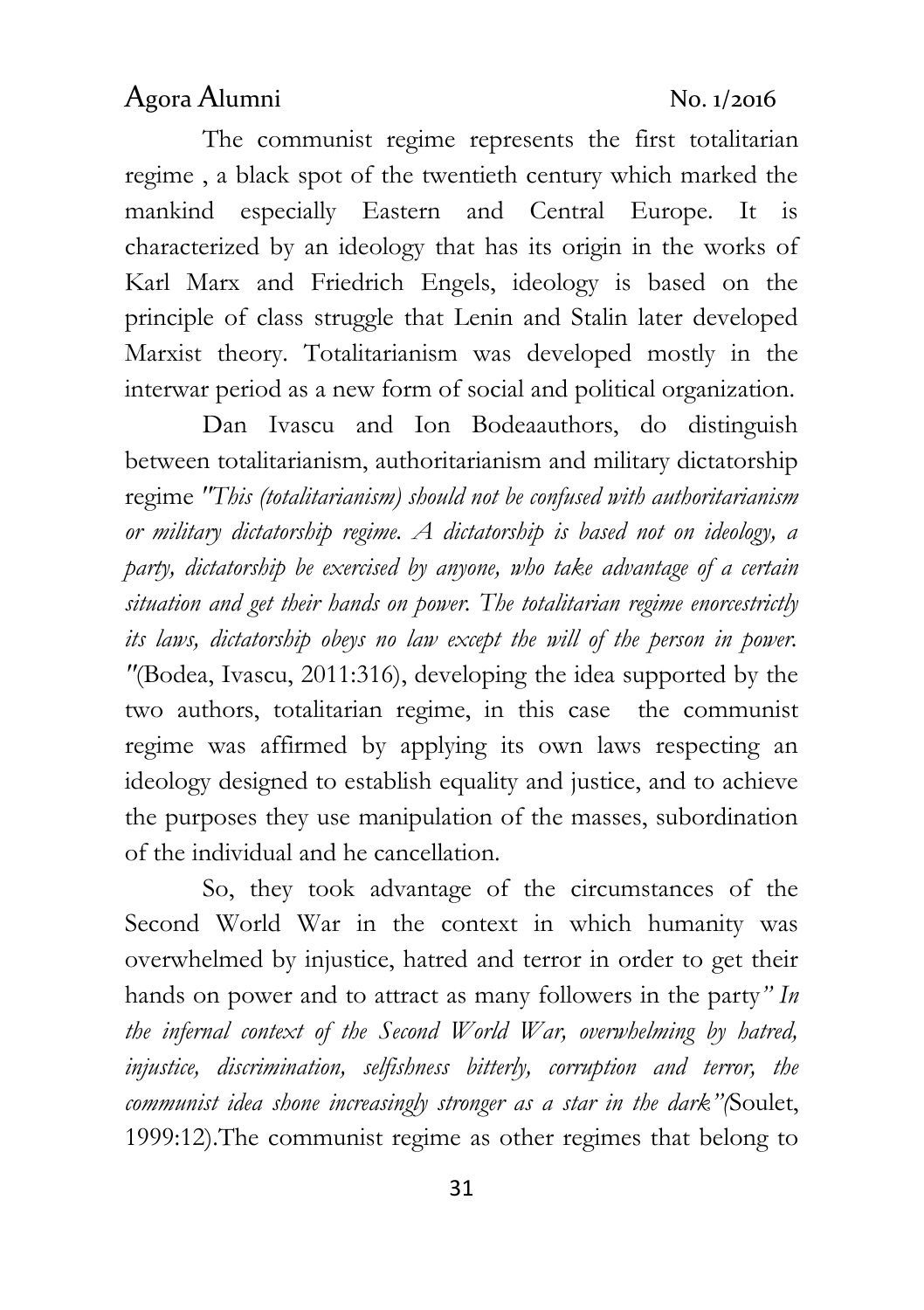totalitarianism, can be defined as a reign of terror total, with only one party that is legally recognized as a ruling party other parties being suspended or outlawed on various grounds, based on a totalitarian ideology, building a secret police to control the population and censor any manifestation against the regime, all having in front a leader "loved".

Its establishment in Romania is closely linked to events that have occurred since 1944, when Red Army troops on 2 April enter in Romania in order to eliminate any form of anti-Soviet rebellion, but it proved to be only an instrument through which the Soviets gradually implements its Stalinist totalitarianism in Romanian Country, *" not follows to acquire any part of Romanian territory and not to change the social order in Romania. Advancing Red Army on Romanian territory is caused only by military necessity and the continuing resistance of enemy troops"*(Mocanu, 1994:180). Seeing that the situation is becoming more critical and willing at any price to get out of the war, King Mihai with IuliuManiu feel forced to sign the pact with the Communists on June 20 the same year, pact that IuliuManiu it will characterize the end of June as *"block of the four parties is not done for a violent overthrow of Antonescu, working extremely dangerous and full of great risks, but to give King a basic coverage to have the authority to ask Antonescu to resign before the unanimous will of the country. "*(Hudita, 1997: 330).

Later on August 23 the same year have happen what historians have called a "coup d'etat" made by King Mihai I on the arrest of Marshal Antonescu and also its members, the King has the right to be able to arrest the government. Eliminating of Ion Antonescu the King appoints , less than three hours, a new government led by General Sanatescu, who said it would be a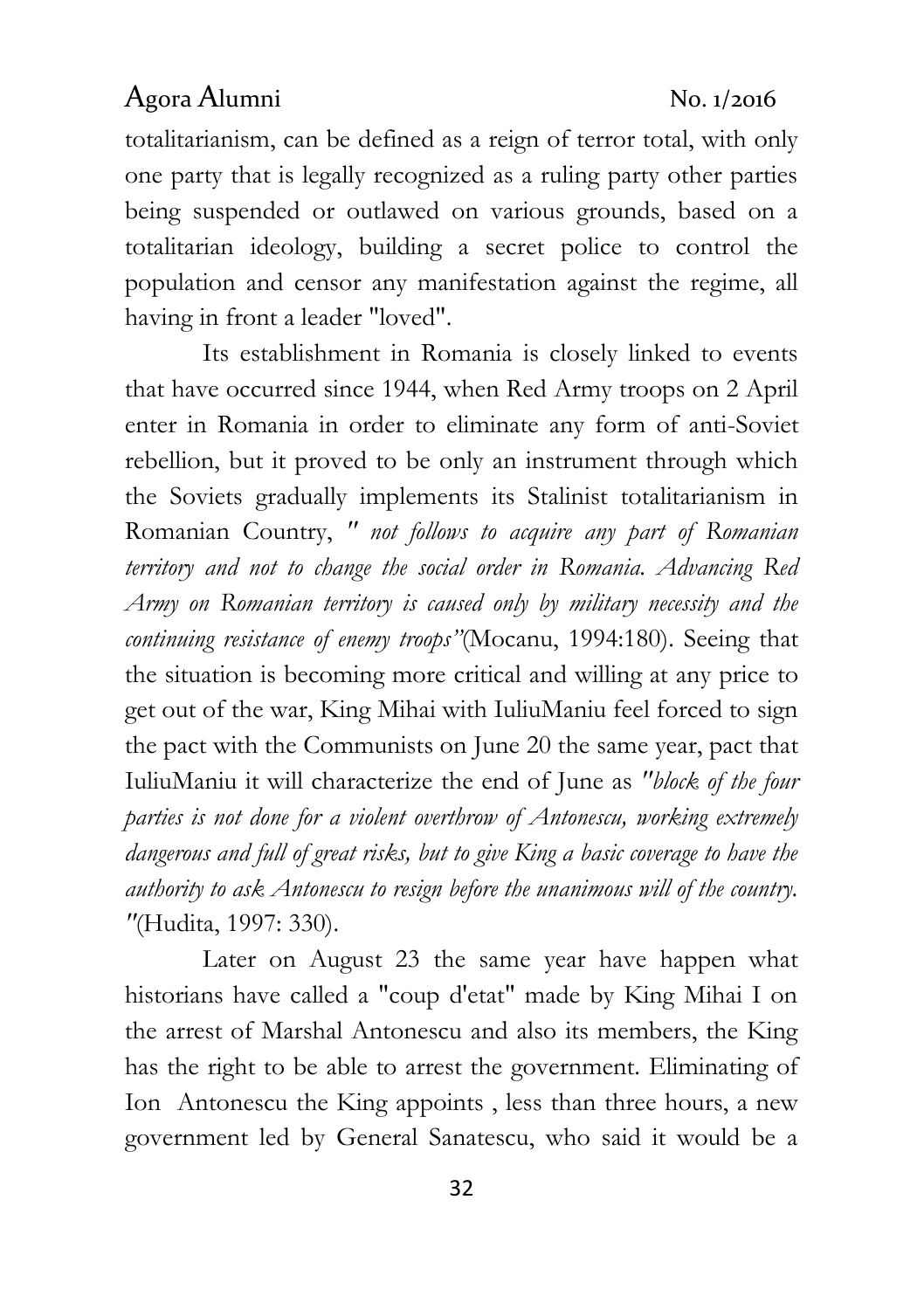democratic government and the King himself supported to communique to the country on the night of August 23 to 24 *"... Today the dictatorship was removed. People get in his rights. The regime that we will do will be a democratic regime in which public freedoms and civil rights will be guaranteed and respected. "*(Bantea 1972: 30-31). These promises were subsequently made, which led to the re-entry of all parties including PCR (Romanian Communist Party) which was banned from 1924.

Internationally, between 4 and 11 February , 1945 takes place famous Yalta Conference after which Churchill and Stalin divide spheres of influence, Central and Eastern Europe have rebounded of U.R.S.S. On the basis of this division stayed a piece of paper on which were enunciated countries including Romania, piece of paper was proposed Churchill and approved by Stalin , this was the moment that would decide later disaster across Eastern Europe.

On 27 February Andrei Vâinski, Soviet Deputy Foreign Minister Viaceslav Molotov, was moved to Bucharest, imposing the King Mihai I to replacement the government Radescu with another government led by dr. PetruGroza. Even if the King did not want this government approve, he confirm it March 6, 1946. The government just came to power was composed of members of the National Democratic Front and the group led by Tanasescu, he had to impose appealing to countless actions which aimed to restricting total freedom of people, arrest people because they are guilty for proper damage war but they were chasing the total elimination of opponents, falsification of the elections and many other actions that have led to desperate Romania.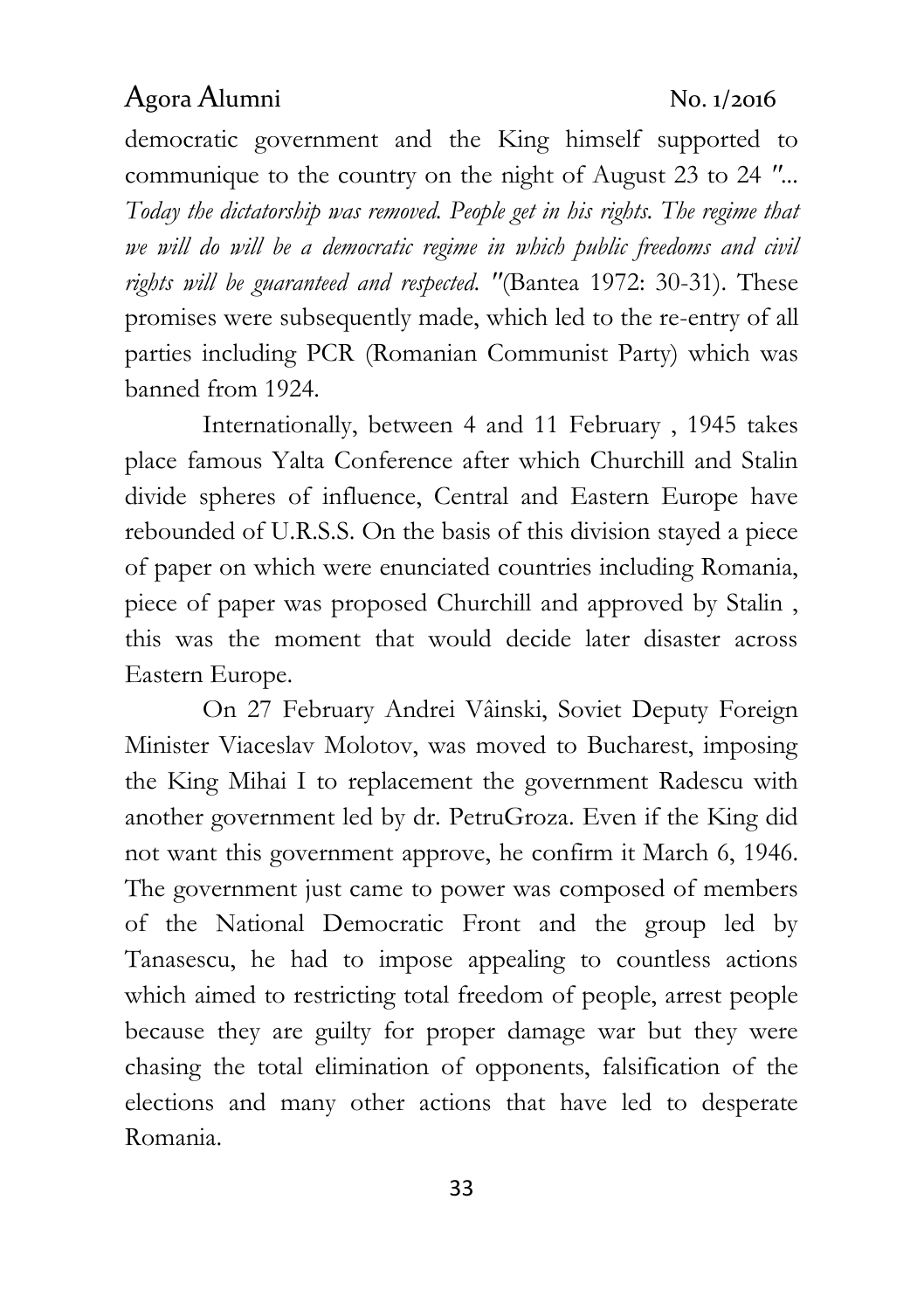King Mihai I himself confessed*, '' This government has destroyed the last vestiges of freedom. He threw in the dungeons on the most representative and most respected representatives of the Romanian democracy. He falsified the elections, using toil and terror he imposed Romanian totally foreign institutions soul and life of the people. "*(Mihai I of Romania, 1992: 70). This government wanted immediate imposition of socialism in Romania taking measures that the king did not approve. The country is in a strong process of Sovietization by land reform which had the principle the expropriation all landed property exceeding 50 hectares, nationalization National Bank of Romania, the set up of offices, industrial Founding a monetary reform, exclusion from government groups of bourgeois .

In 1946 organized the first parliamentary elections after the war on 19 November, these being forged by the communists who took power, although real winners were traditional political parties, namely the PNT (National Peasant Party) and PNL (National Liberal Party) *"To November 19, 1946, Dr. government. PertuGroza held its first parliamentary elections after the war. Despite all the assurances of the Great Powers, the government falsified the results so that the votes cast in favor of the traditional political parties, led by the PNT and PNL were attributed to groups gathered in block democratic parties led by the communists. "*(Buzatu 1999: 512), the terror emerging in the country permanently.

A particular importance hass the year 1947, when King Mihai I is forced to abdicate. Located at the wedding ceremony of Princess heiress Elisabeth in UK, it had planned to stay for 20 days, but extended it stay on 21 December King and his mother return home opportunity in which December 30, the King is threatened with a war civil if he refuses to abdicate. To avoid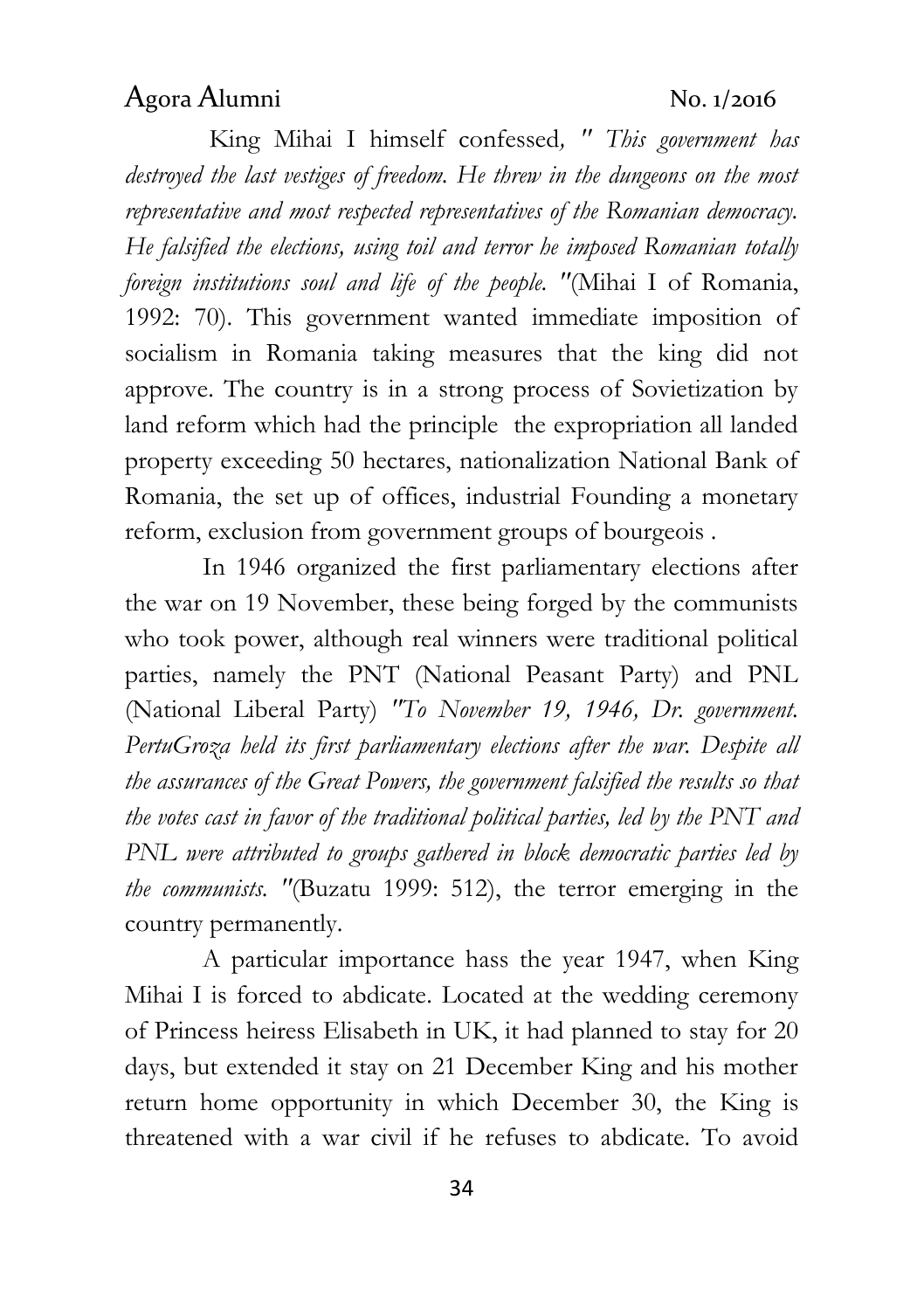unpleasant event King agrees to sign the abdication, this story is surprised in the act of December 30, 1947 by Arthur Gould Lee who book a whole chapter to this event. Note that Gheorghe Buzatu show in his chapter *"In the antechamber Romania Stalinist era."* In the discussion that wore it Gheorghe Gheorghiu-Dej, PetruGroza, King Mihai I and Queen Mother Elena during the day December 30, they claimed the following: Prime Minister Groza*"- Well, Your Majesty, it's time to arrange a friendly parting ... I came to the important issue ... the issue of ending the monarchy. After all, I've warned you have to prepare for something ..."*(Buzatu 1999: 517) talks lasted 90 minutes, the King saw the abdication act handed of the premier, refuse and PetruGroza brutal react claiming that *"Our people expect news abdication. Unless we have your signature soon, trouble will arise ... "*(Buzatu 1999: 517), the Prime Minister claiming that desire is full of people. King consults with his mother and then returns to sign for proper Act of abdication, so the latest milestone achievement is removed leaving free Sovietisation rein total instilling the communism.

Below is the act of abdication of King Mihai:

*"Mihai-ium By the grace of God and the national will King of Romania All present and future, health*

 *Romanian state in life have occurred in recent years deep political upheaval, economic and social, which have also founded new relations between the State main factors of life.*

 *These ratios do not meet the conditions set by the pact fundamental today - Constitution - by requiring a swift and fundamental change.*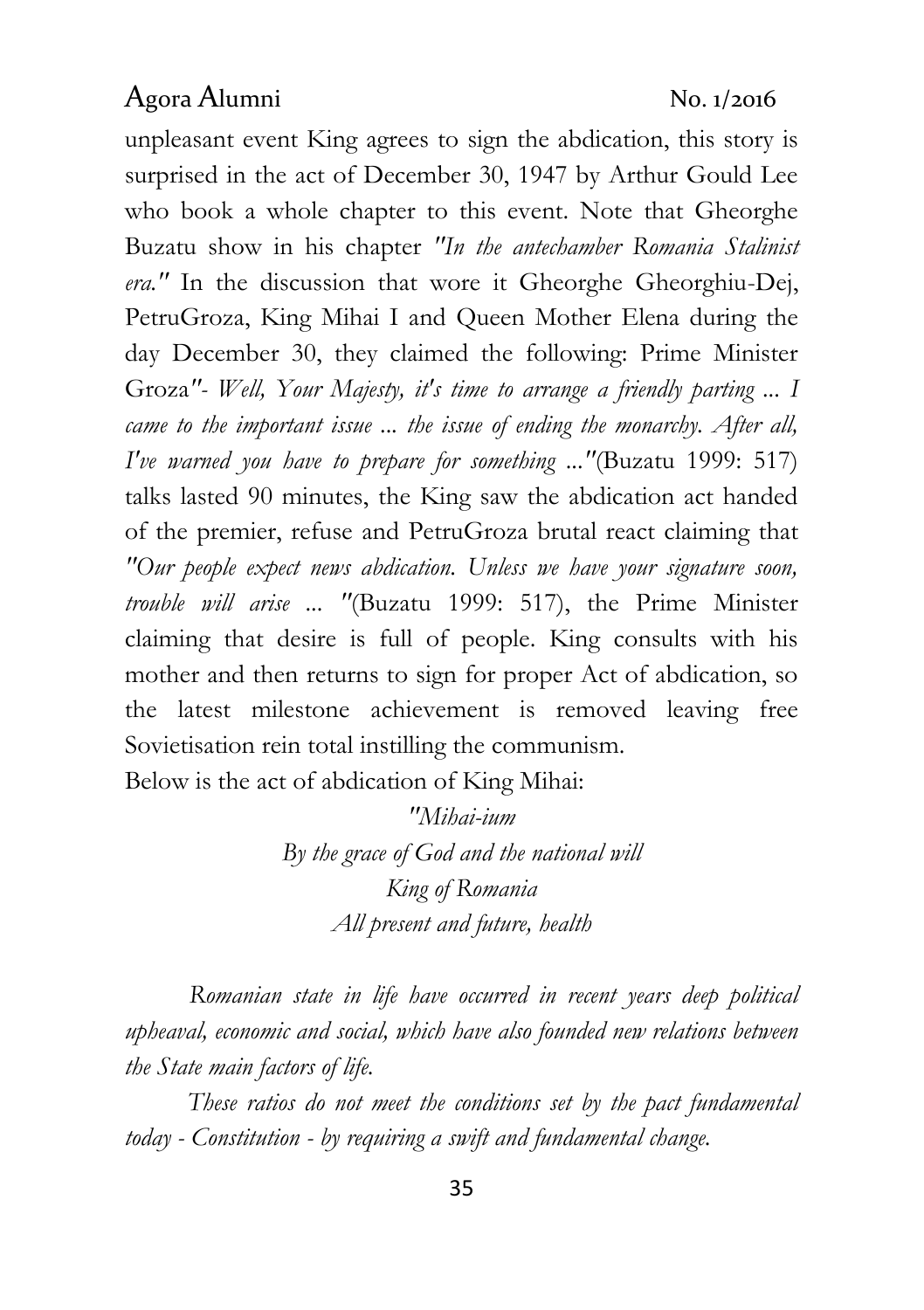*Faced with this situation, in full agreement with the decision makers of the country, and aware of the responsibility incumbent upon me, I believe that the monarchical institution no longer corresponds to the current condition of our life state, it represents a serious obstacle to Romania's development. Therefore fully aware of the importance of the act that are in the interest of the Romanian people,*

*ABDICATE*

*for me and my followers from Throne, giving up for me and they all have exercised their powers as King of Romania.*

 *Leave the Romanian people the freedom to choose a new form of State.*

*Mihai King Given in Bucharest today 30 December 1947. "*( Scurtu, Buzatu 1999: 592).

Describing the events in 1947 in Philippe ViguieDesplace interview, King Mihai I support the question *"Communists have asked us imperatively to leave Romania?"* (Stoenescu, 2002: 548)the following: *"No. Doing the generous Groza told me to stay. Staying but no longer have any sense. I was a prisoner in their hands, with all the risks that such a situation posed sooner or later "(*Stoenescu, 2002: 548) this proves that the communists wanted removal form leading the monarchy, and achievement the republic and not be a person in achieving impediment form of government but the existing form of government, namely the monarchy be removed.

Therefore, 1948 is the year of instilling the communist regime in Romania. On February 21 to 23, 1948 in Athenaeum Roman GheorghiuDej presented his report, saying: *'' teaching of Marx, Engels, Lenin and Stalin is that shining beacon that will light the*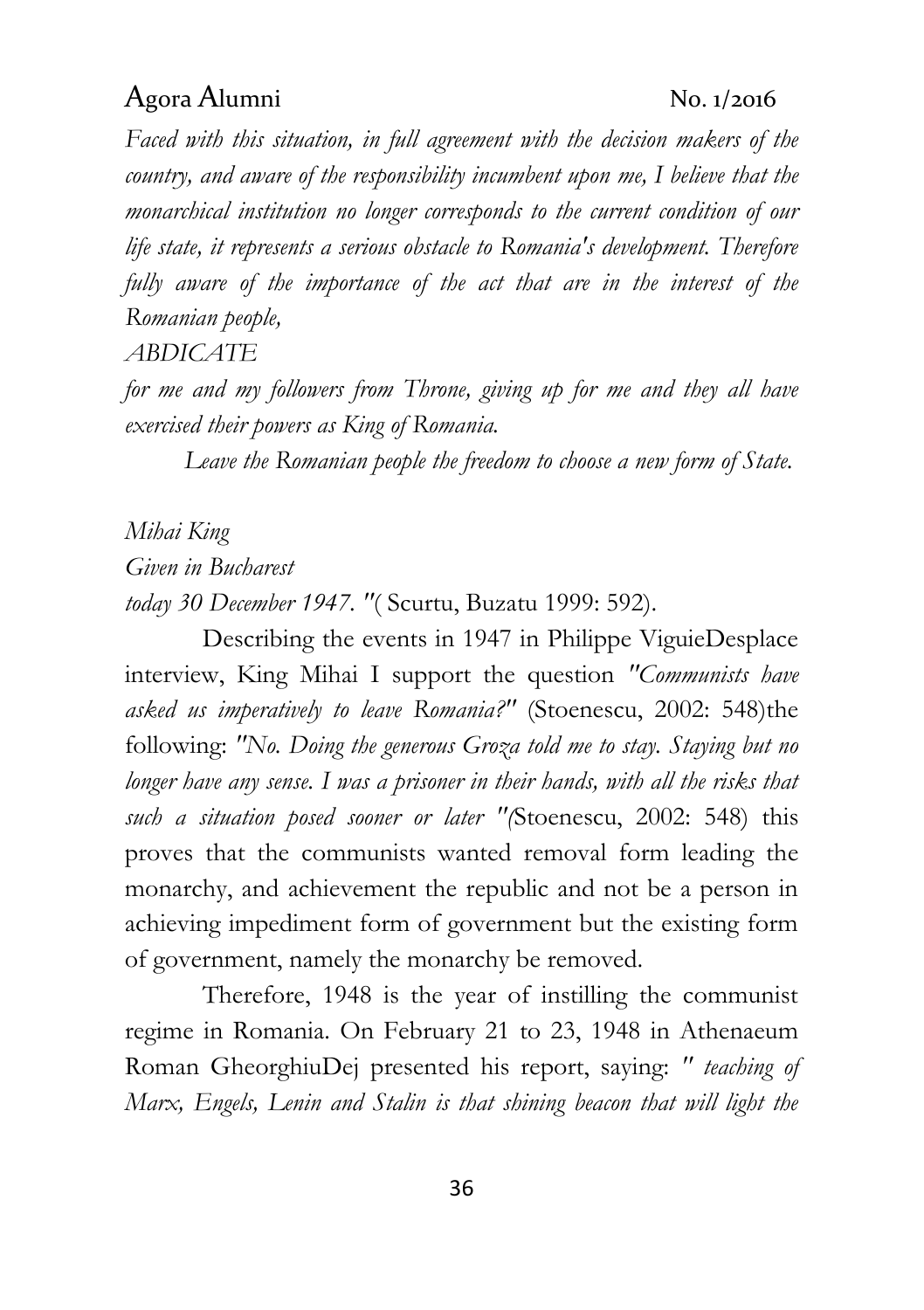*way P.M.R road leading to new victories popular democracy, for socialist Romania. "*(Scurtu, 1999: 550).

Immediately after the Congress returned to power entirely Romanian Communist Party which supported a socialist model, and once they decide to remove the King making a constitution that recognizes the state form of republic. Title of constitution which had a special "social-economic structure" that provide supremacy of the state in terms of land and wealth. *"The Romanian People's Republic, the means of production belong to the state, the property of the entire people, or cooperative organizations, or private individuals or legal entities"*(Scurtu 1999: 554).

In the same year on August 30 takes place setting DSS (Security), starring director Gheorghe Pintilie, her role was to ensure the security of the Republic against enemies internal and external, and in 1949 on 22 January takes place Founding DGM (Militia).

Once all the poles were removed from the path of socialist regime, the establishment of communism was inevitable that resulted in nearly half a century of terror on Romanian land where peace and democracy formerly was implemented.